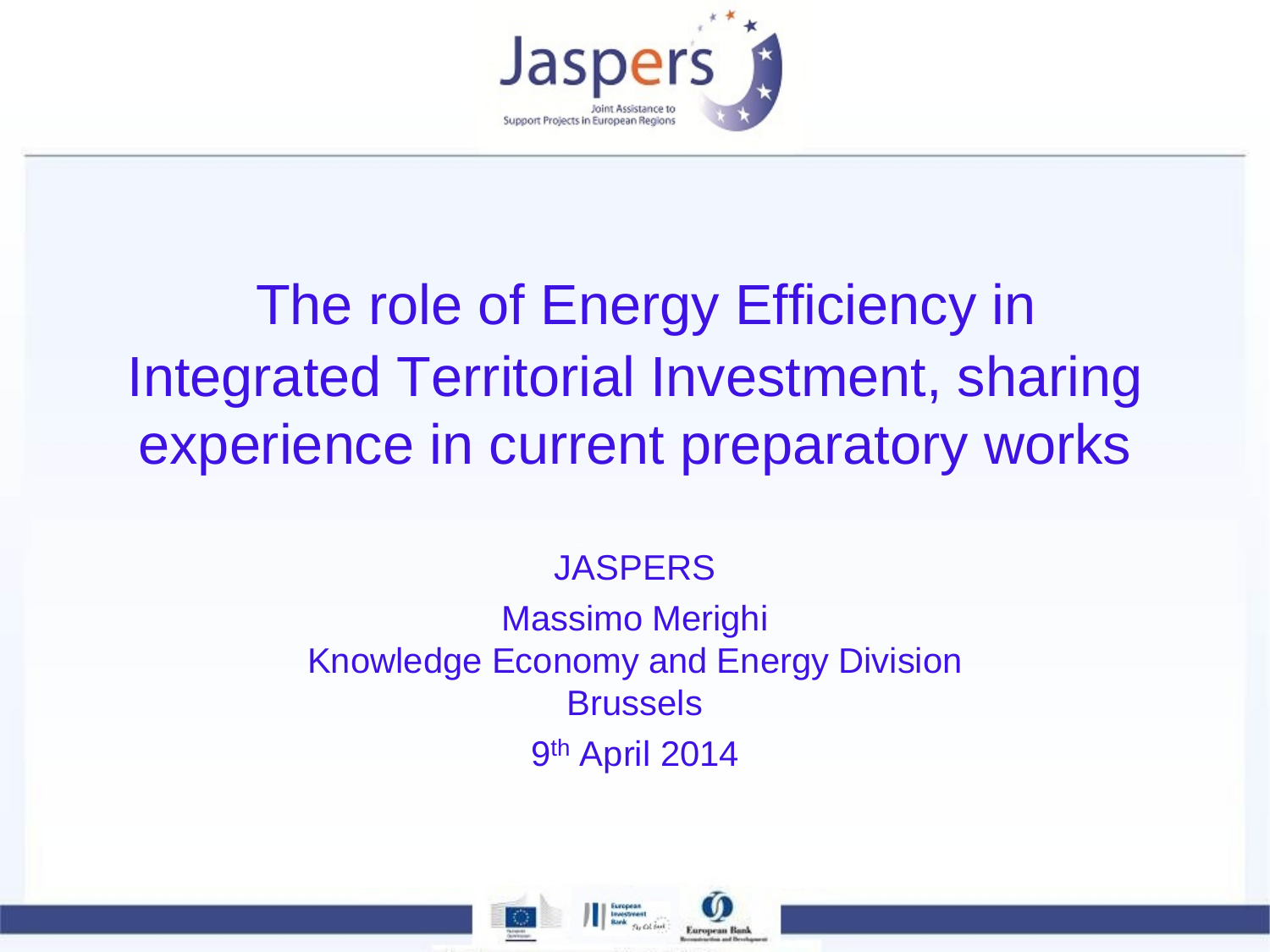# **ITI common background**



An ITI is a territorial delivery mechanism that enables the implementation of a **territorial strategy** in an integrated manner while drawing funds from at least two different priority axes in the same or different programmes.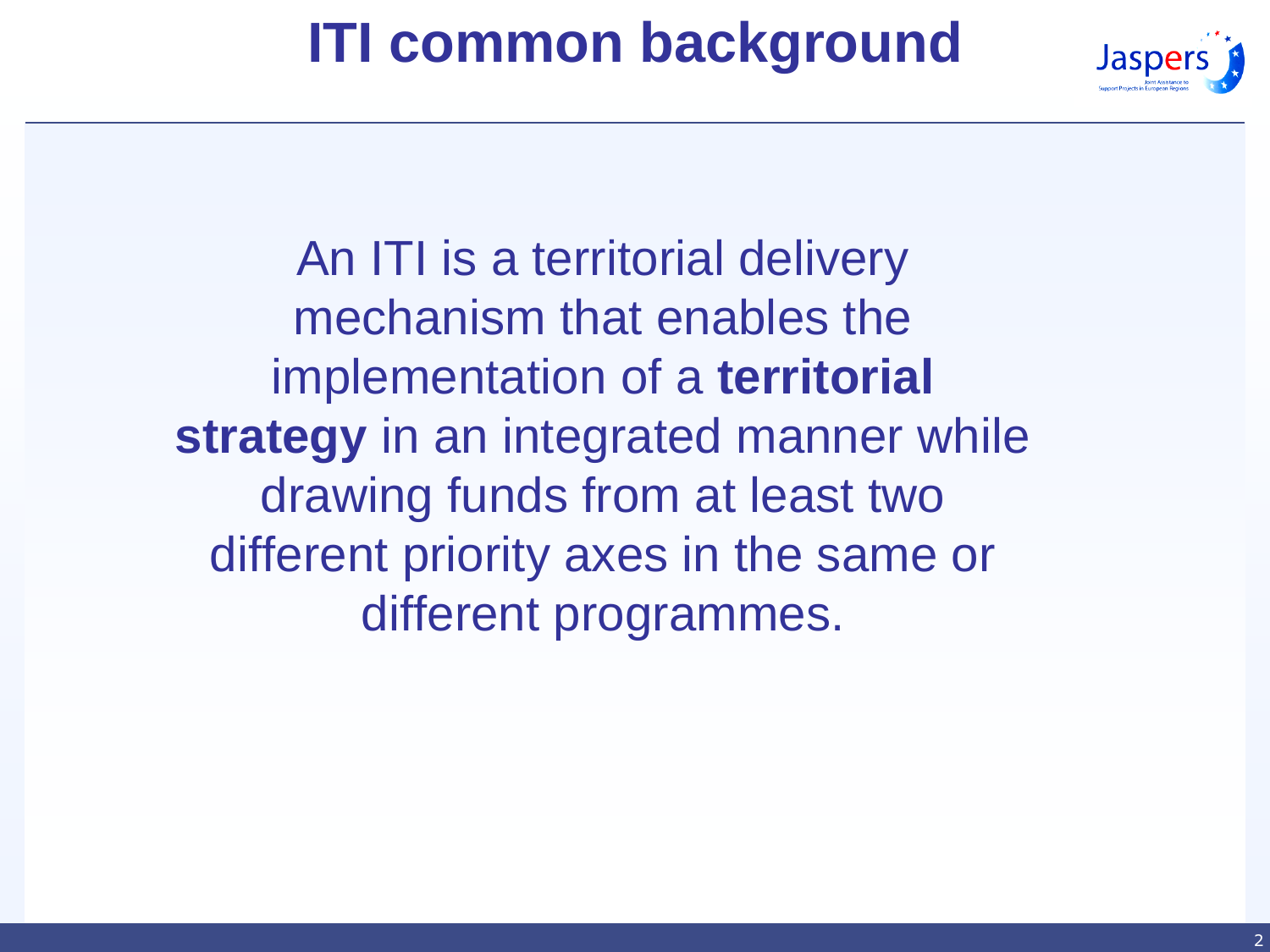# **ITI Legal basis**



### *Territorial development* -*Article 36*  **Integrated territorial investment**

Where an urban development strategy or other territorial strategy, or a territorial pact referred to in Article 12(1) of the ESF Regulation, requires an integrated approach involving investments from the ESF, ERDF or Cohesion Fund under more than one priority axis of one or more operational programmes, actions may be carried out as an integrated territorial investment (an 'ITI').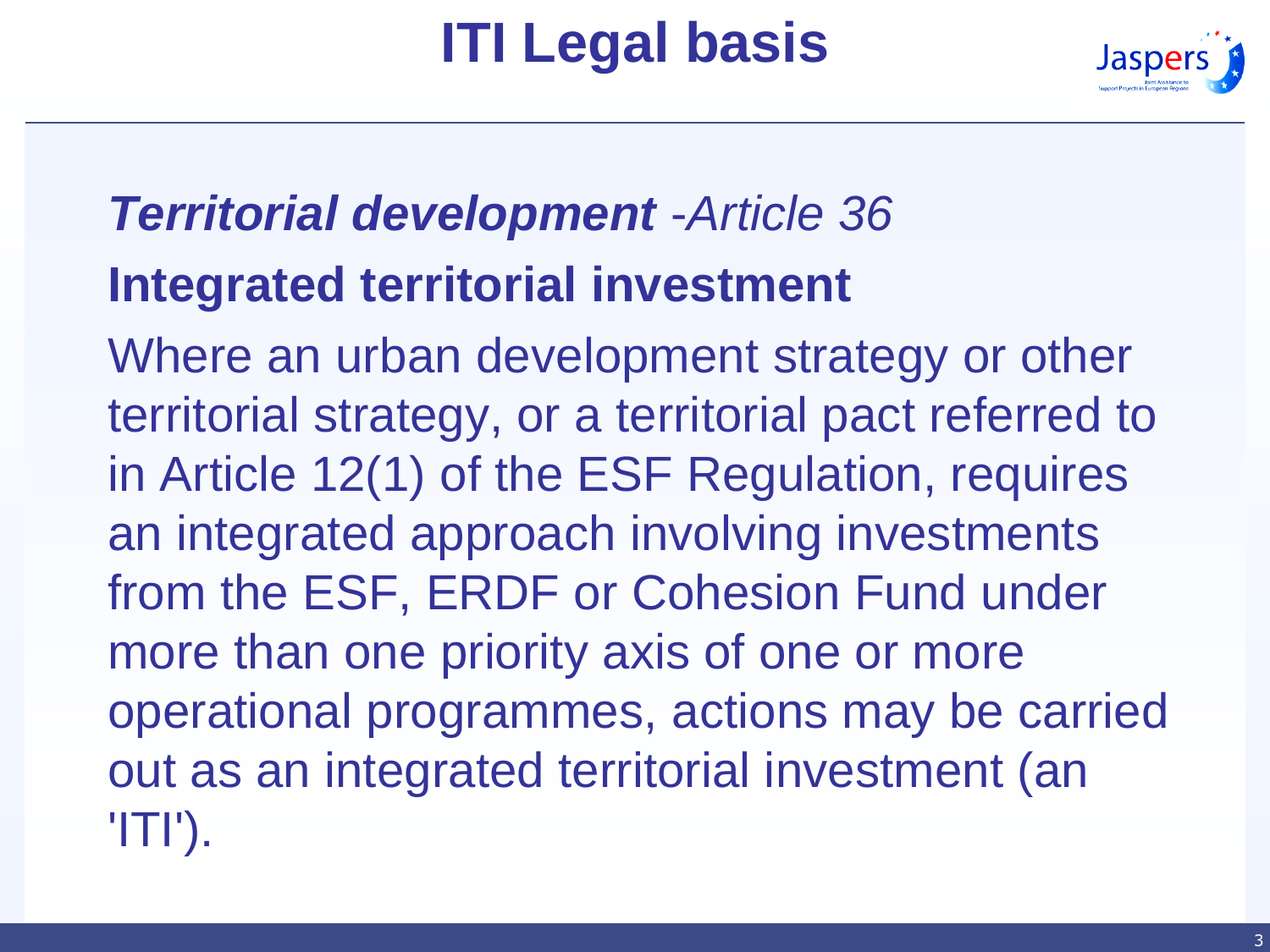#### **Fundamental question**



# **The main question is: can Energy Efficiency (EE) be used as a glue in our Territorial Strategy ?**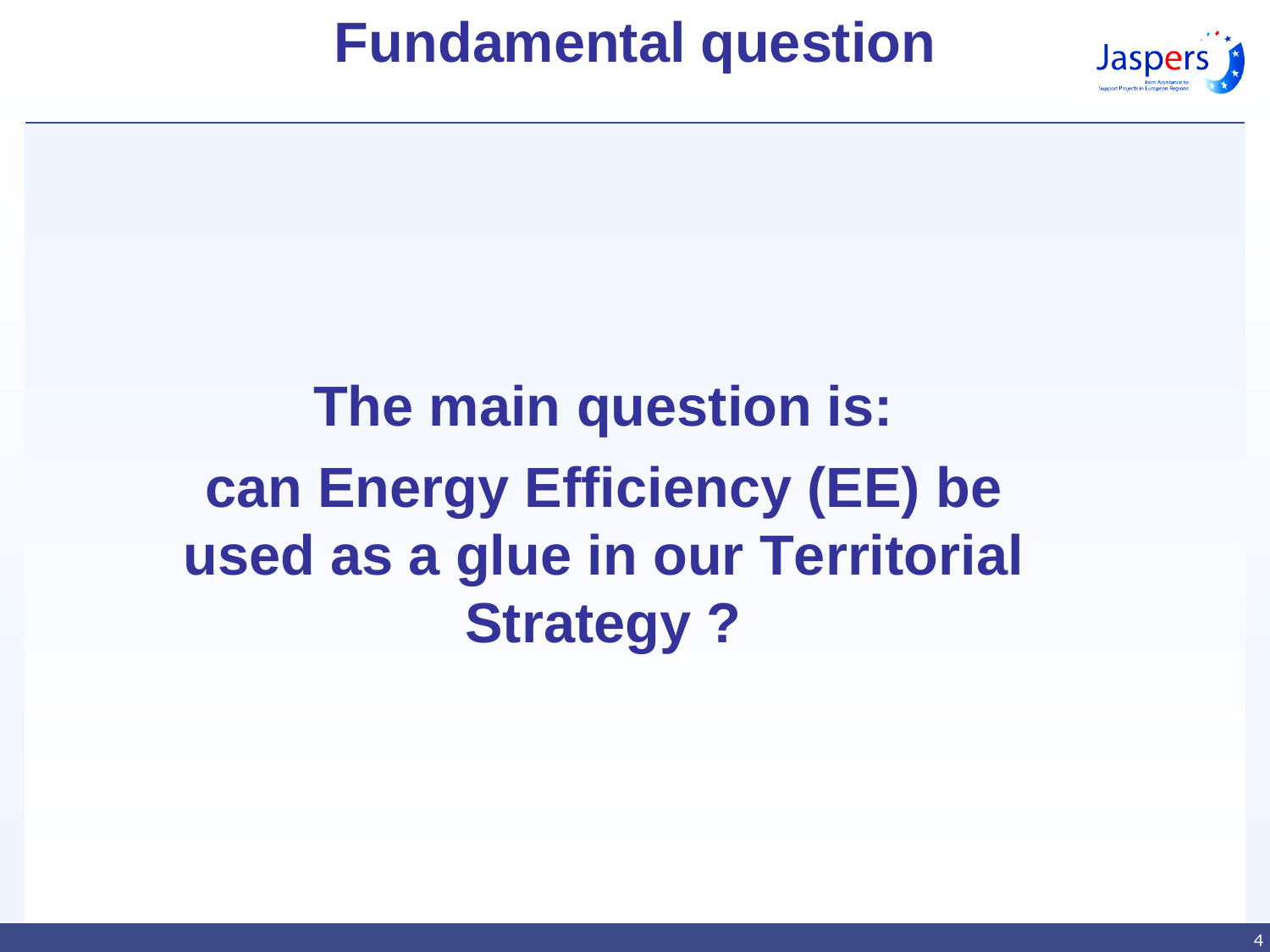## JASPERS and ITI experiences



- Working in Poland
- Carry out activities for Ministry or Regional Development and Transport (MIR).
- **Supporting local regions in developing** consistent actions.
- On-going activity not final results but preliminary findings are encouraging…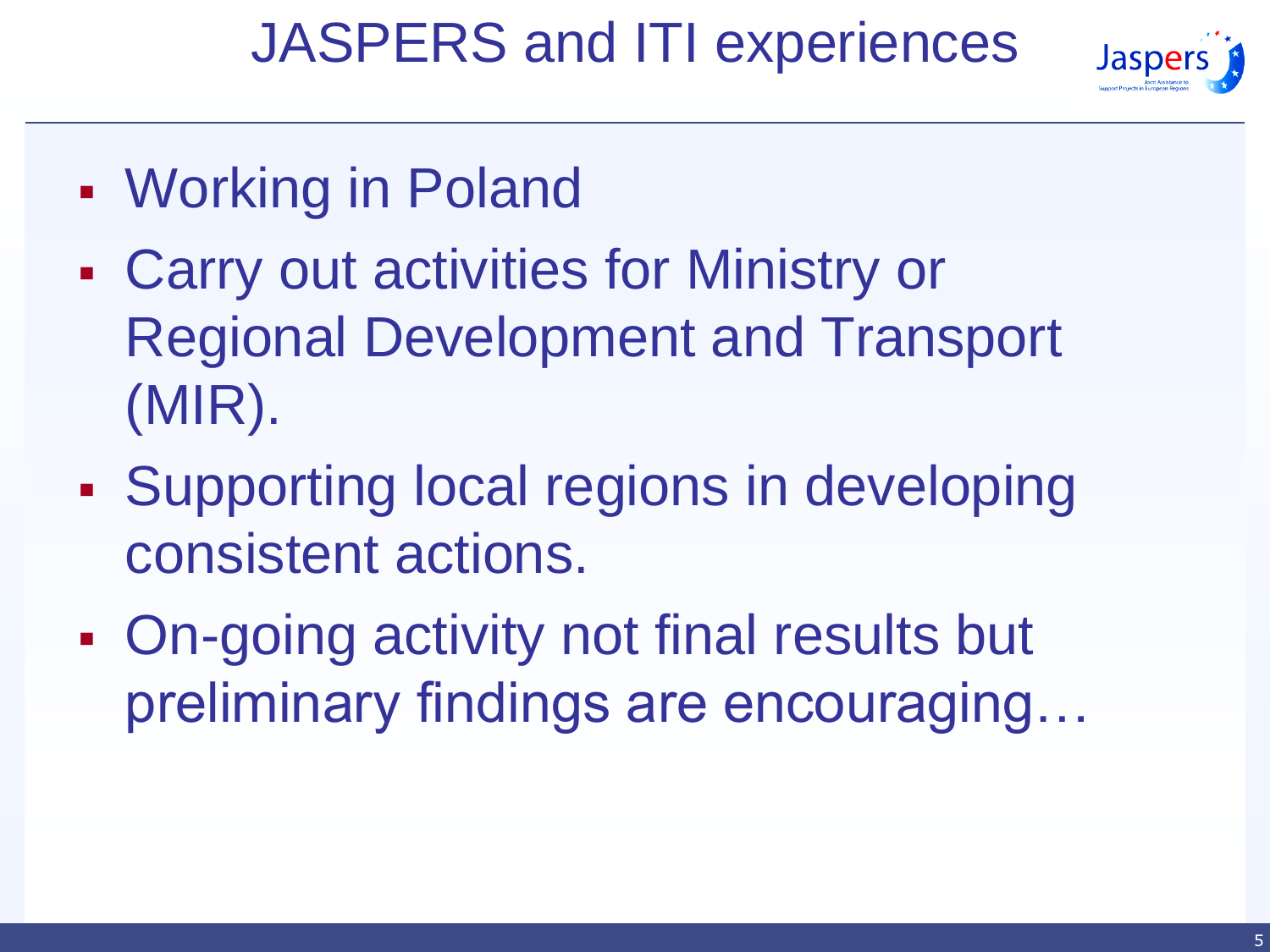# **Back to basics**



- **Thematic Objective 1 - Research and Innovation**
- **Thematic Objective 2 - ICT**
- **Thematic Objective 3 - SME competitiveness**
- **Thematic Objective 4 - Low Carbon Economy**
- **Thematic Objective 5 - Adaptation and Risk Management**
- **Thematic Objective 6 - Environment and Resource Efficiency**
- **T. Objective 7 - Sustainable transport and network bottlenecks**
- **Thematic Objective 8 - Employment and Labor Mobility**
- **Thematic Objective 9 - Social Inclusion and Poverty**
- **Thematic Objective 10 - Education**
- **Thematic Objective 11 - Institutional Capacity**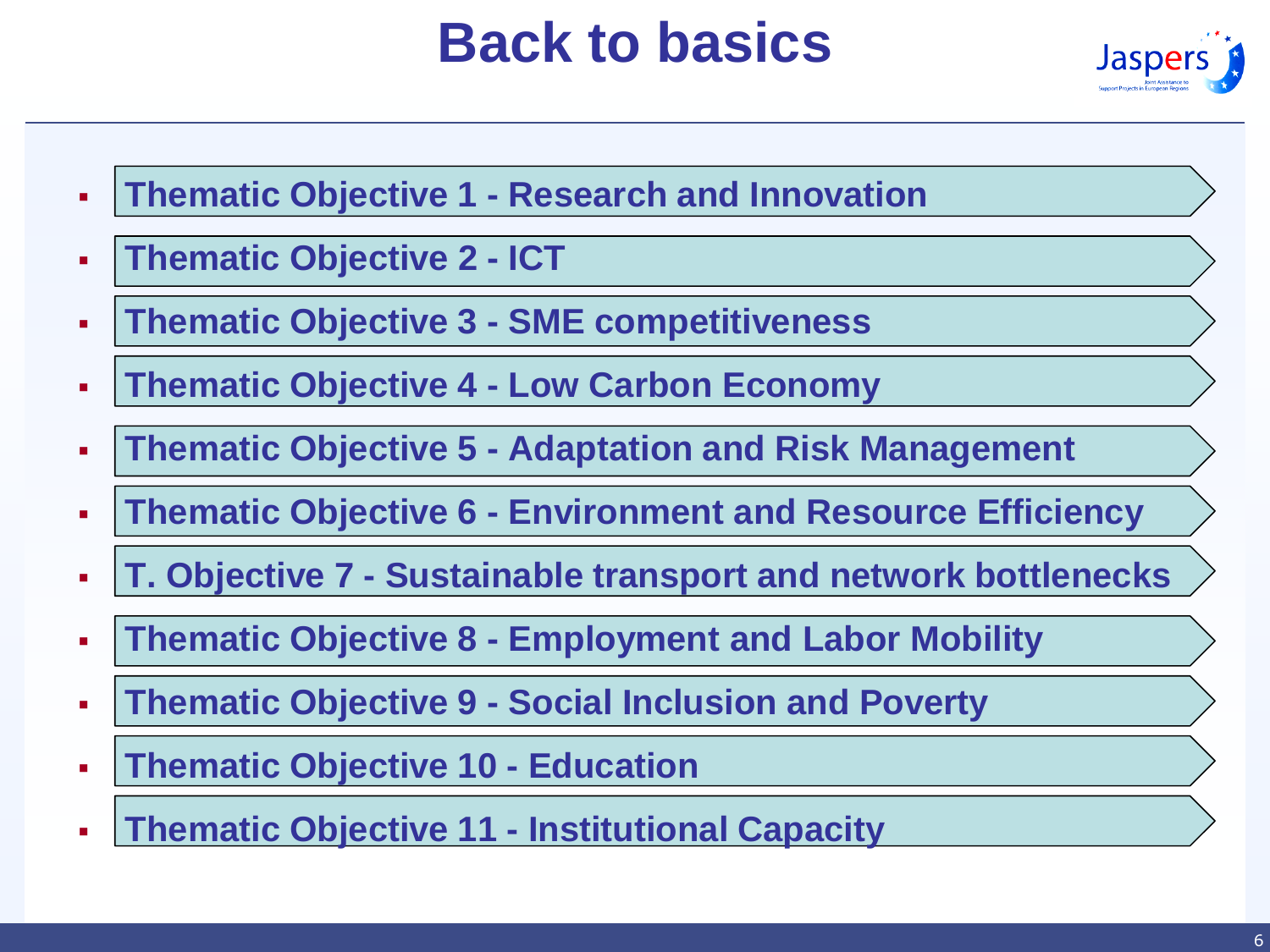# **Current experience**



- **Energy Efficiency is embedded in several** thematic objectives
- Need to be properly recognized and valorized
- Can be seen as horizontal elements
- Difficulty to avoid typical silos approach!
- Enormous potentials!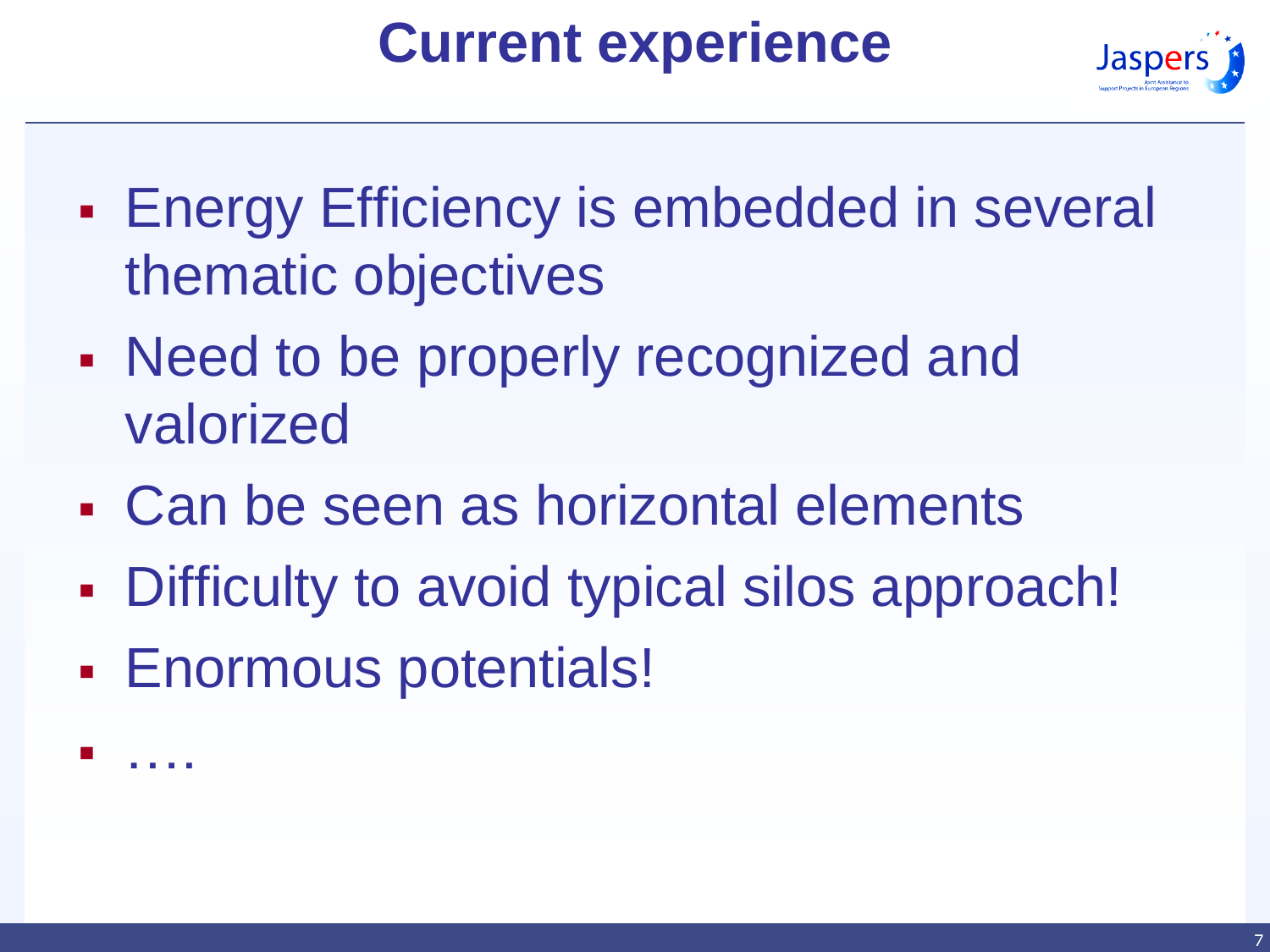# **Thematic Objective 4 - Low Carbon**



- This is the first thematic objective that we have in mind when we are consider EE;
- Low carbon is almost present in any ITI;
- **Easy and recognizable link;**
- **However Energy Efficiency in building can** underpin several other elements…





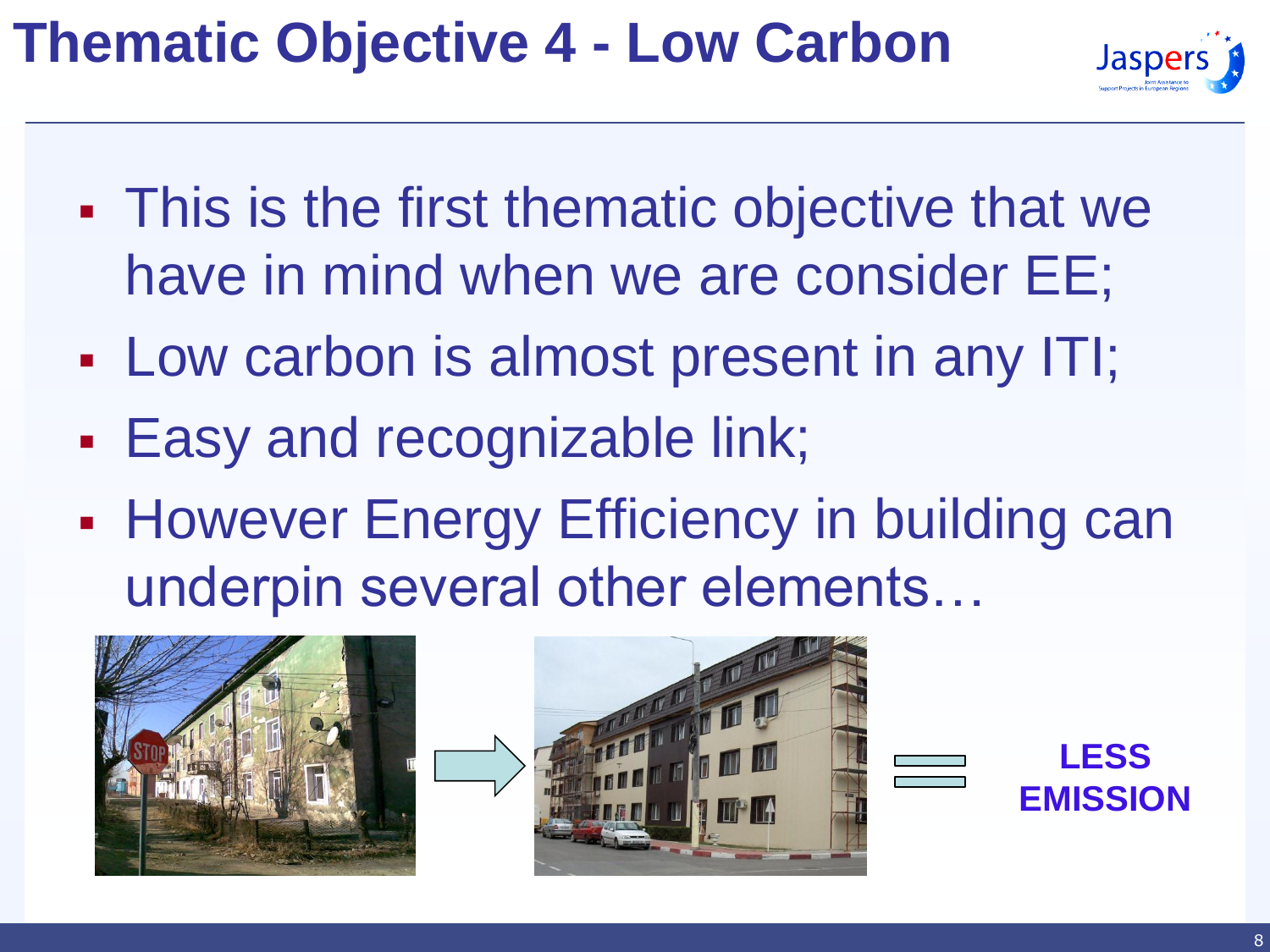# **Thematic Objective 7 - Transport**



- **Imagine the need of new or refurbished** train stations/airport or similar building;
- Not an immediate thinking;
- **Energy Efficiency actions in such building** typologies can be considered…



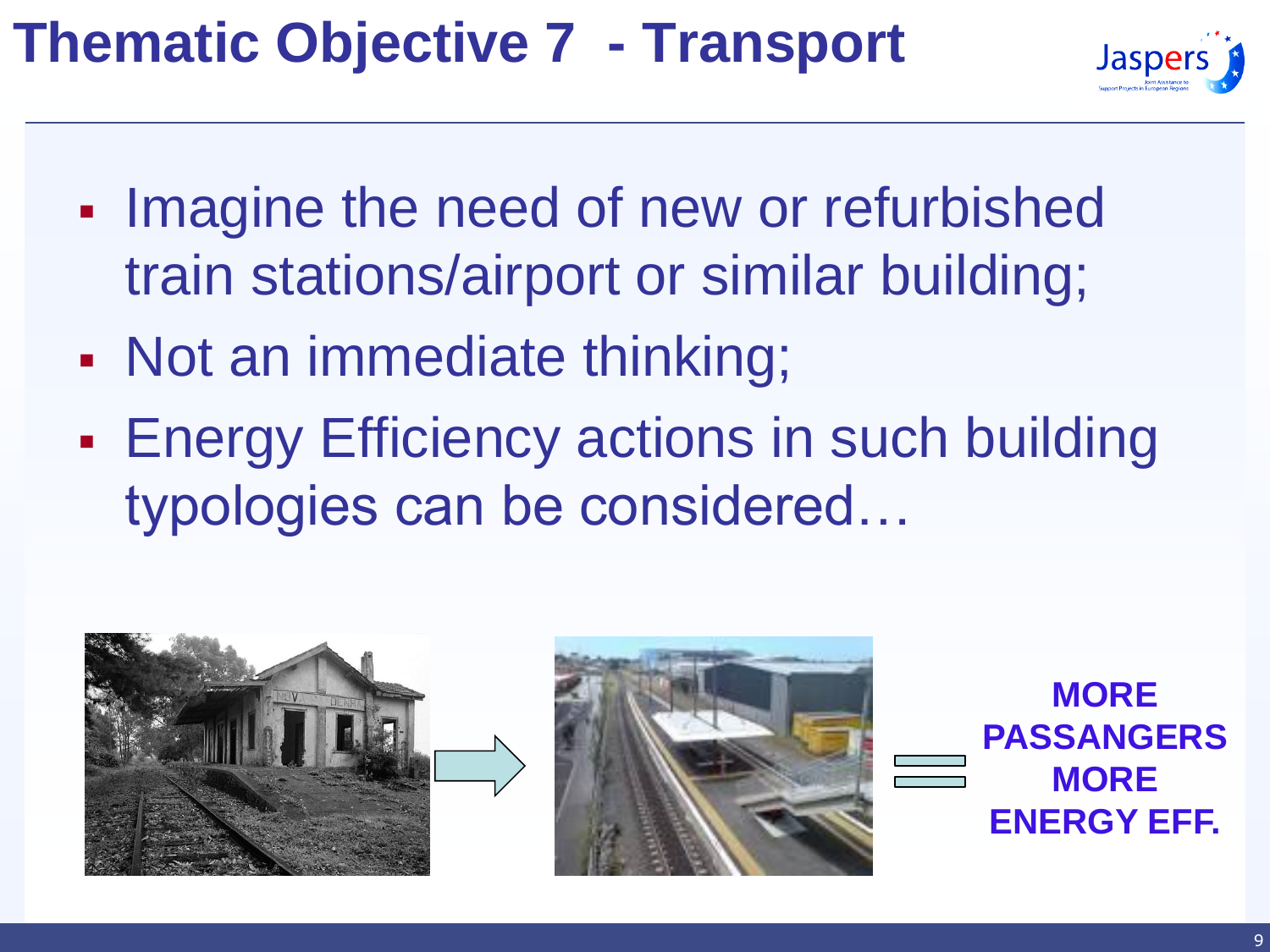# **Thematic Objective 8 - Employment**



- **Energy Efficiency is labor intensive;**
- Both low skill and specialized (controls);
- Mobilized manpower mainly local;
- In ITI you can consider EE proper training;
- Possible support of creation of SME…

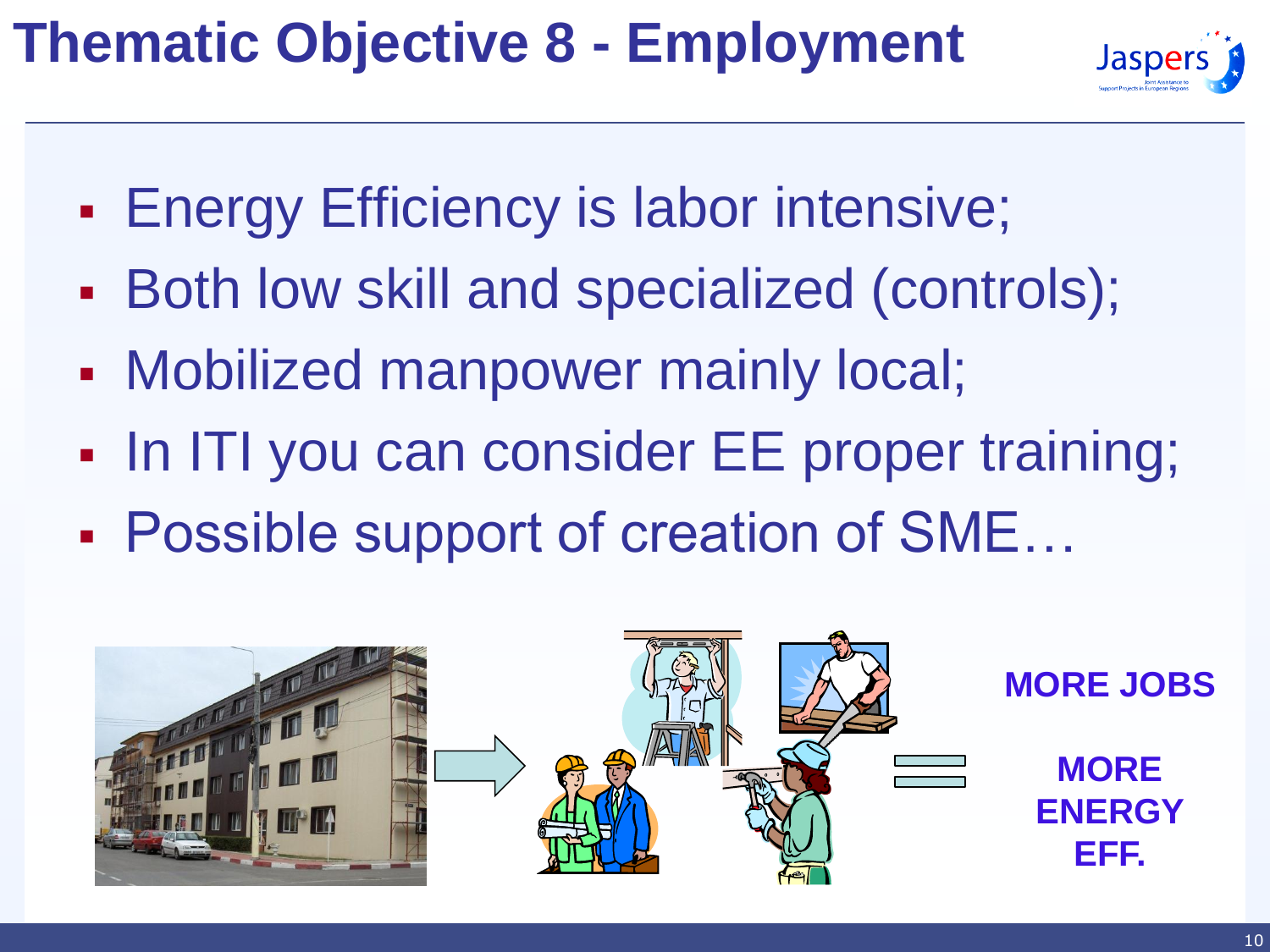# **Thematic Objective 9 – Social & Poverty**

- In 2011, 9.8% of households in EU27 and 15.8% of households in the 12 new Member States could not afford to heat their home adequately (EU SILC 2011).
- 8.8% of EU27 households and 17.1% of households in the 12 new Member States were in arrears on their utility bills (EU SILC 2011).;
- Can Energy Efficiency be part of the solution?
- Several ITI are referring to this point…





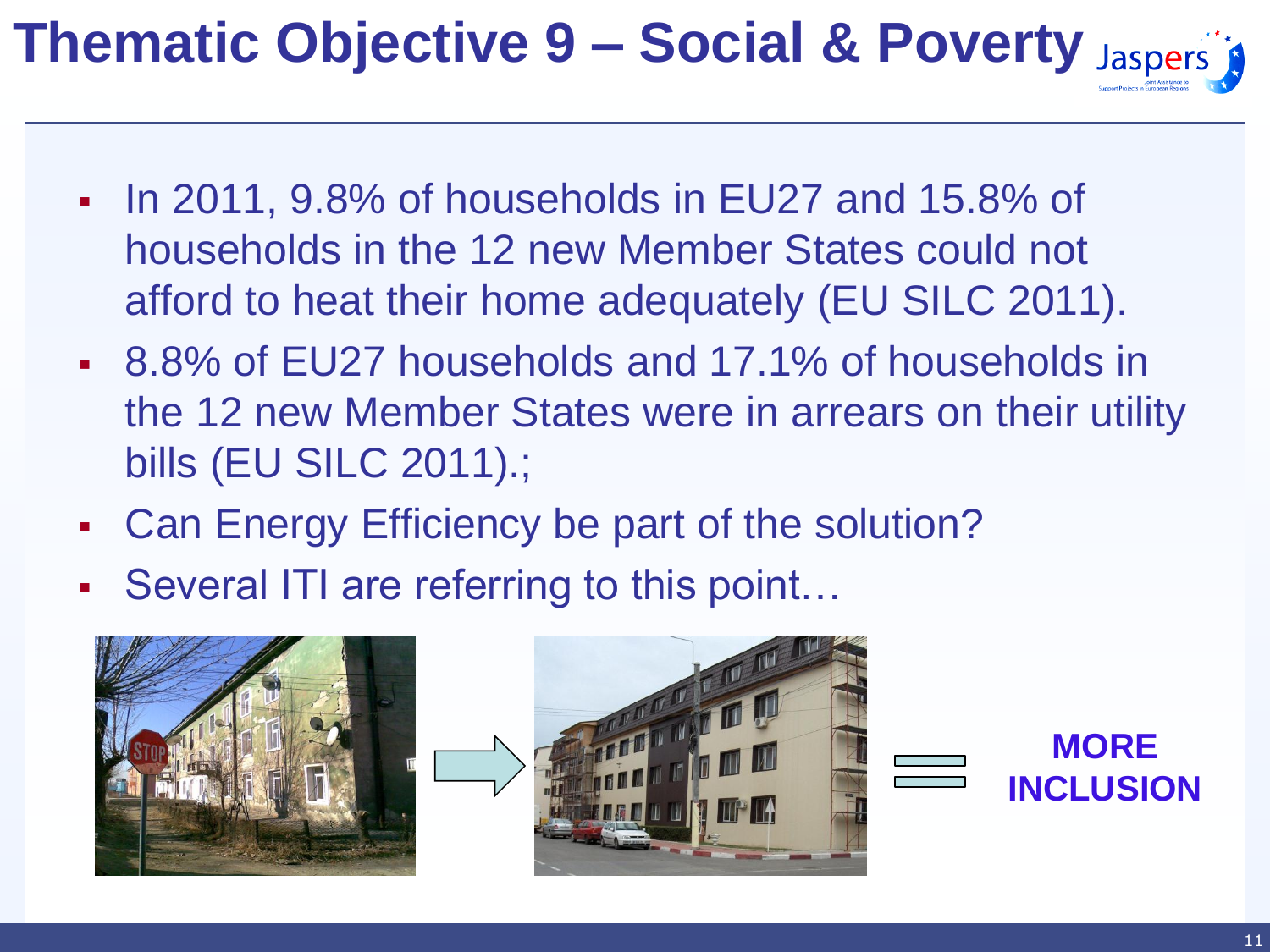#### **Thematic Objective 9 – Social**



- Several cities included in their ITI's the need for a safer city and improving citizens security perception;
- **How many of you are familiar with "Broken Window"** Theory" ?



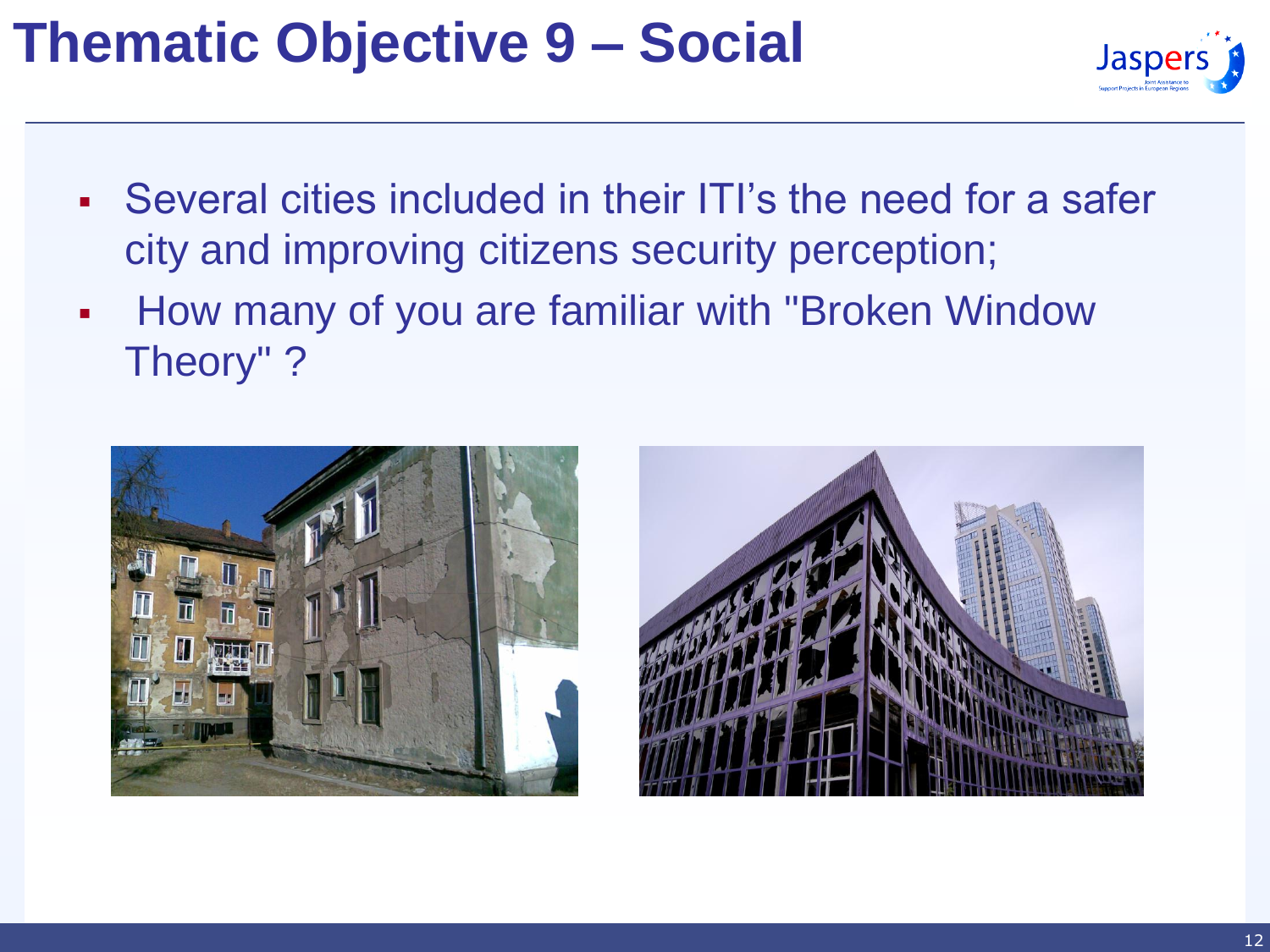# **Broken Window – Zimbardo & Others.**



- Consider a building with a few broken windows. If the windows are not repaired, the tendency is for vandals to break a few more windows. Eventually, they may even break into the building (increase degradation).
- Or consider a pavement. Some litter accumulates. Soon, more litter accumulates. Eventually, people even start leaving bags of refuse from take-out restaurants there or even break into cars.

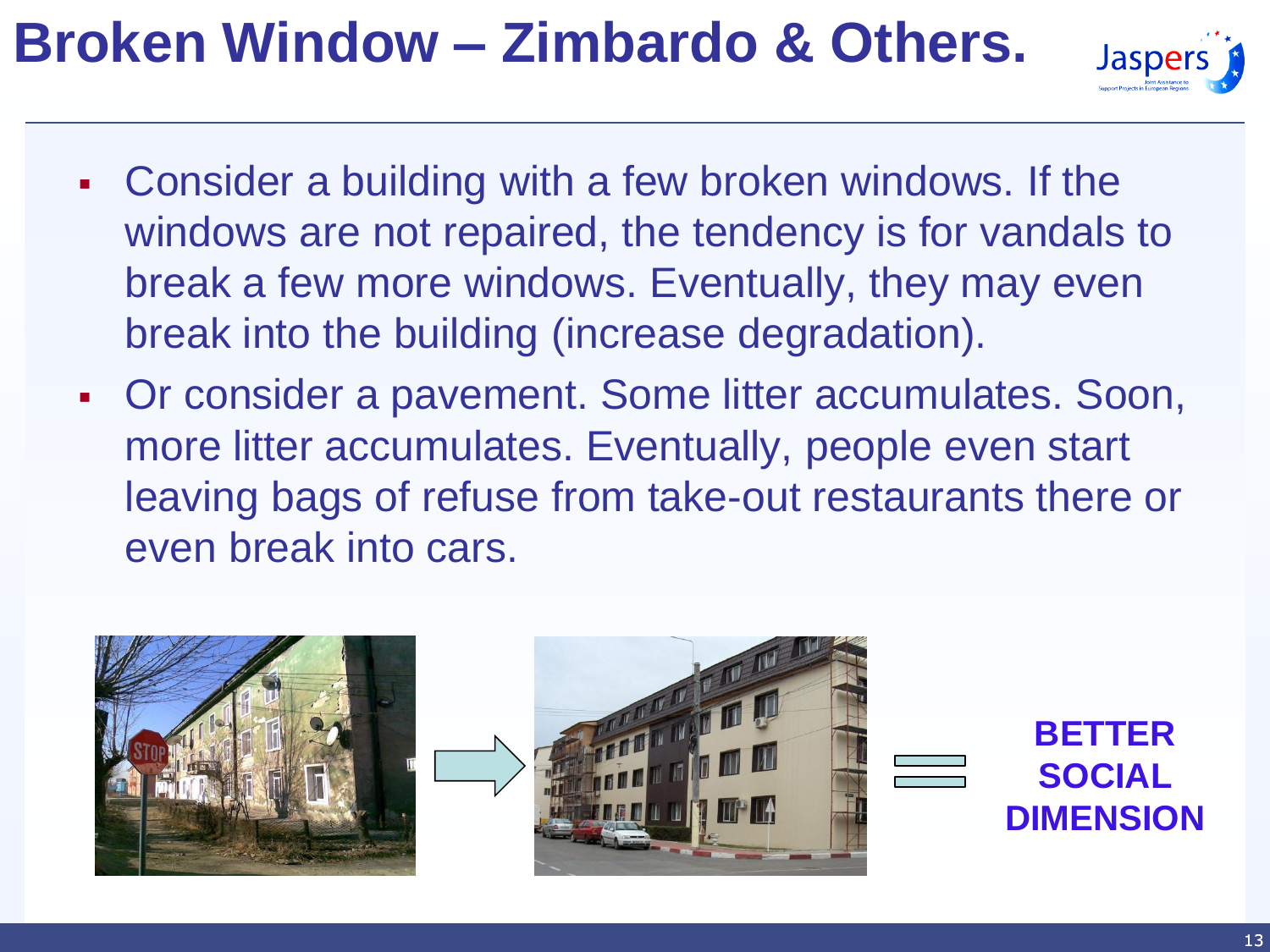# **Thematic Objective 10 – Education**



- **Schools and Universities are buildings;**
- **Improving building condition with** renovation and refurbishment improve quality of education;
- Recognize the EE component is essential!

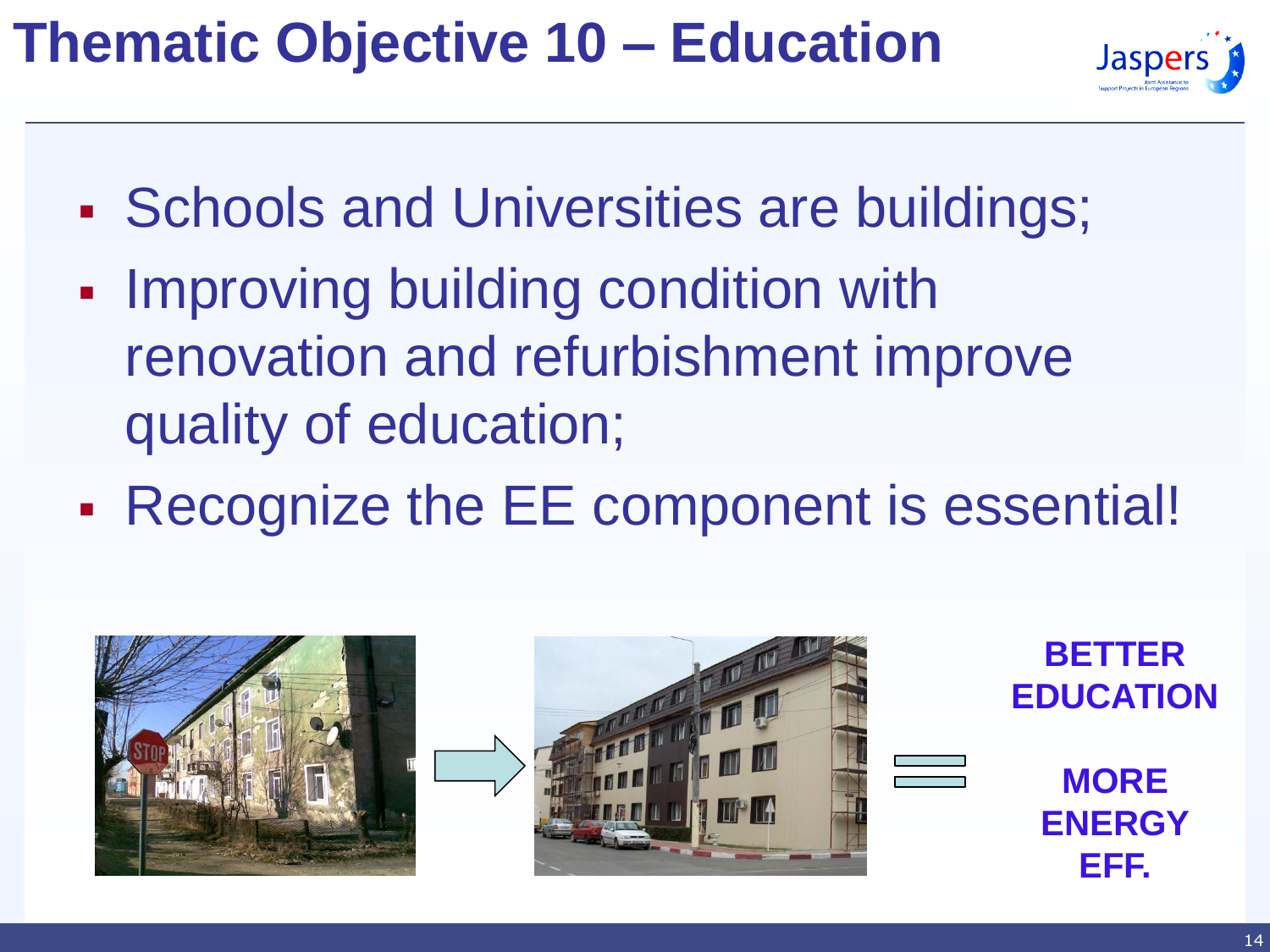# **More and more examples…**



- **Historical building conservation...???**
- Social buildings…???
- Theatre refurbishment …??
- Schools Gyms....??
- Social recreational centers…??



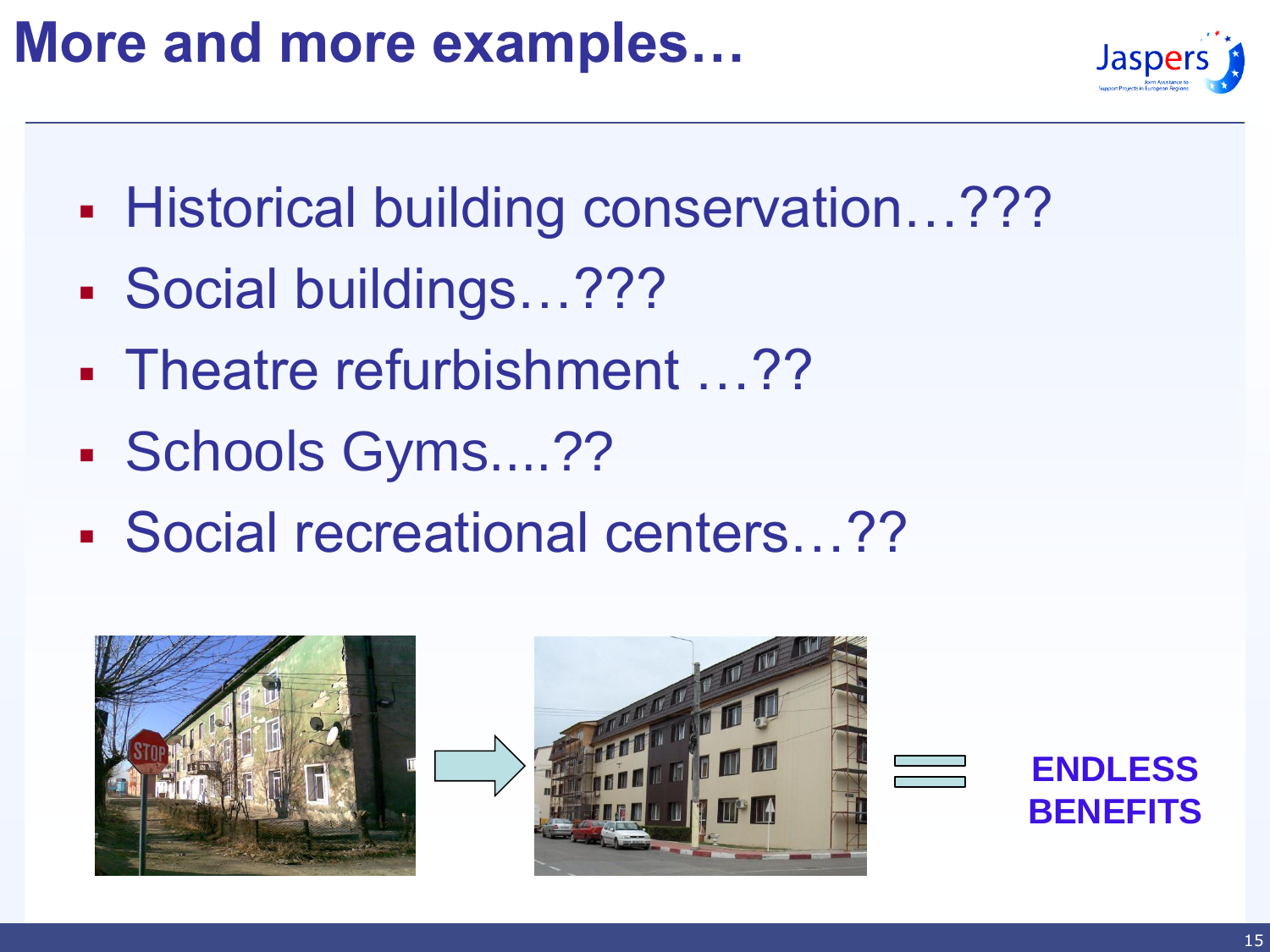# **Conclusions**



**Energy Efficiency is an horizontal issue in** several typology of projects in ITI's;

- Thematic Objective 1 Research and Innovation
- Thematic Objective 2 ICT
- Thematic Objective 3 SME competitiveness ٠
- Thematic Objective 4 Low Carbon Economy
- Thematic Objective 5 Adaptation and Risk Management
- **Thematic Objective 6 Environment and Resource Efficiency**
- T. Objective 7 Sustainable transport and network bottlenecks
- Thematic Objective 8 Employment and Labor Mobility
- Thematic Objective 9 Social Inclusion and Poverty
- Thematic Objective 10 Education
- **Thematic Objective 11 Institutional Capacity**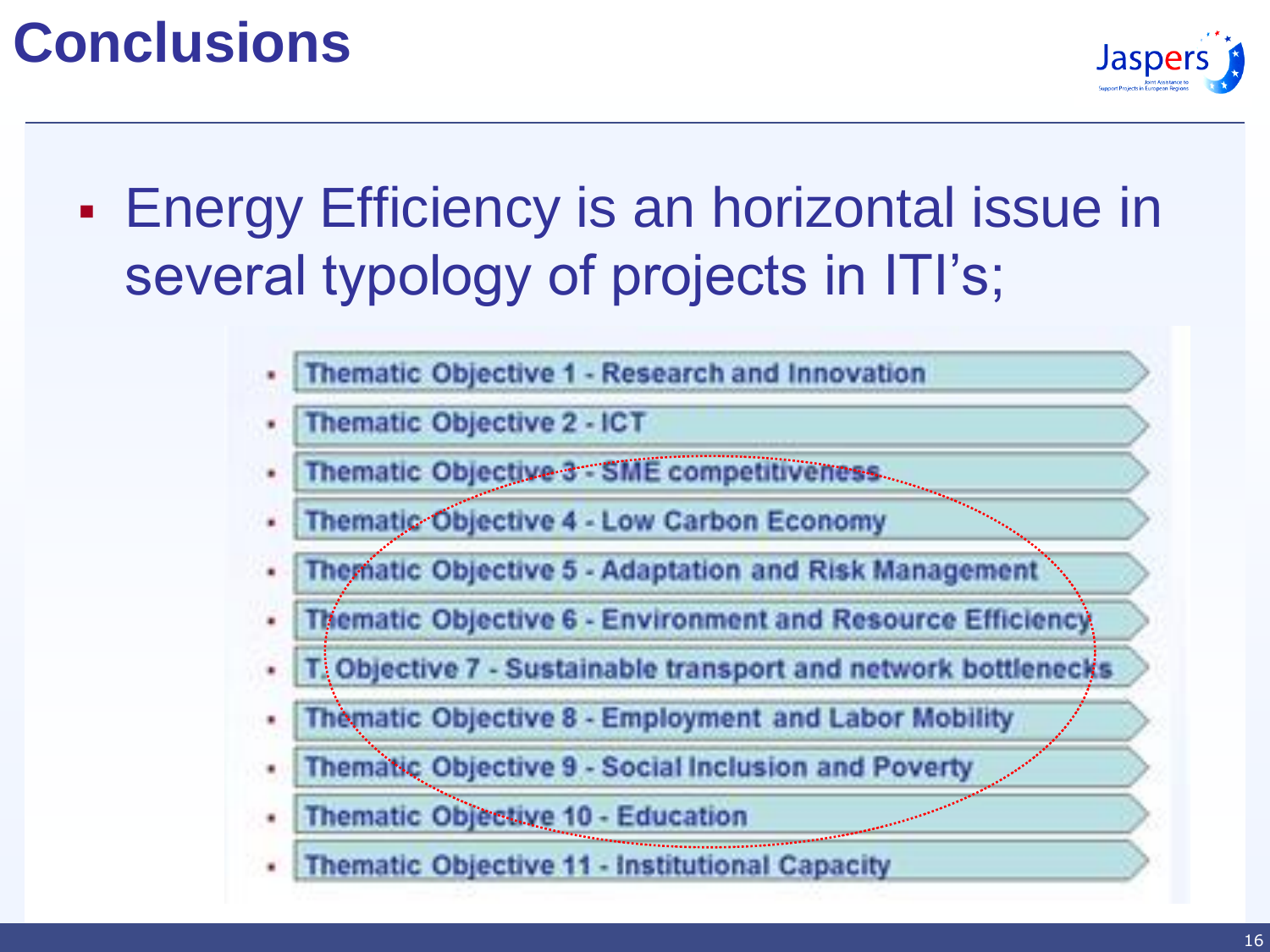# **Conclusions**



- Important to recognize the presence in any ITI action to leverage final effects;
- Think out of the box and glue EE actions (example of school, transport, heritage..);
- **Important and unexpected EE benefits on** social dimension (broken window);
- Recommendation: be sure the EE component in ITI's is present and well developed, otherwise is an huge wasted opportunity….start now!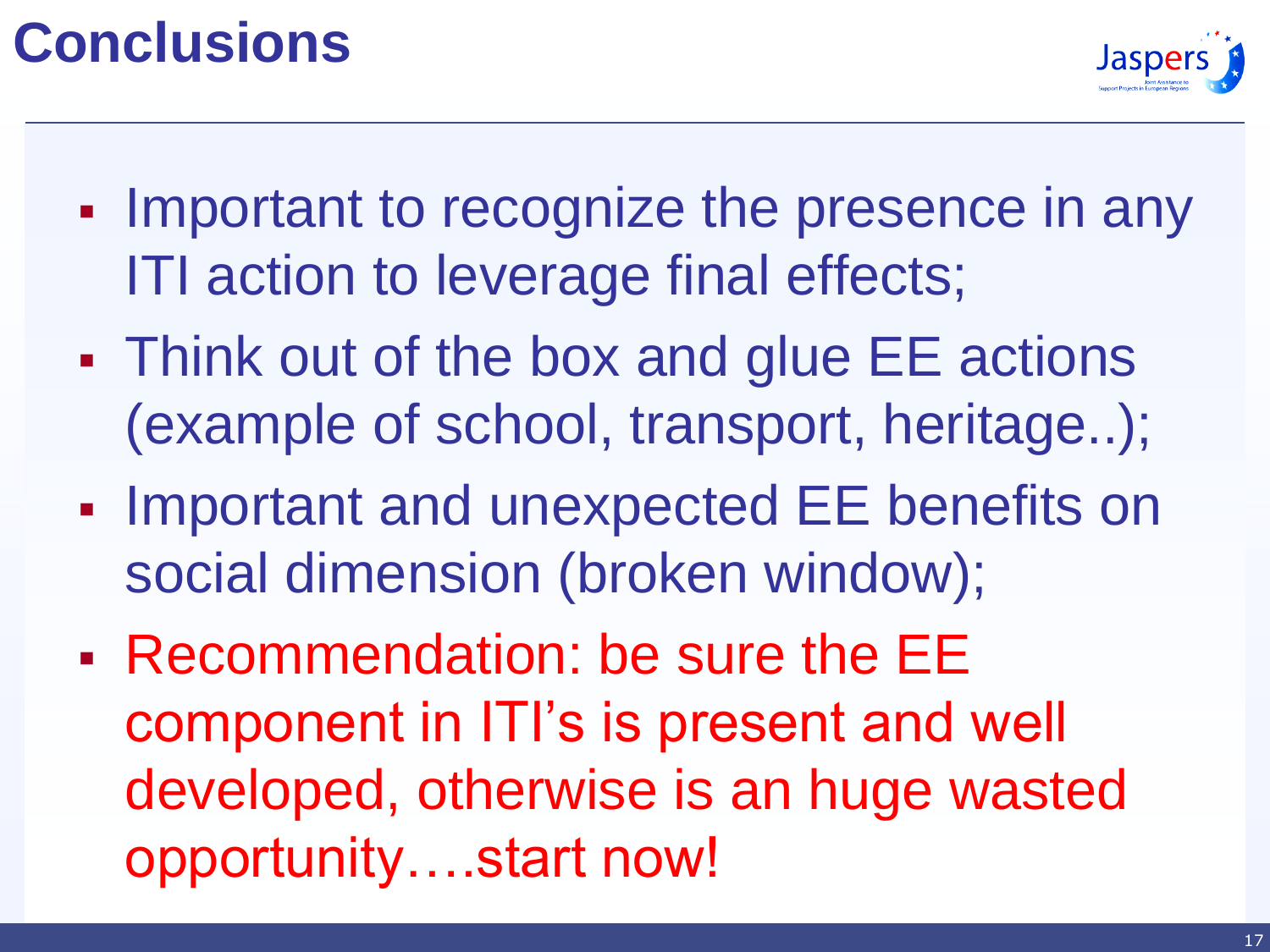

# Thank you for your attention!

Massimo Merighi m.merighi@eib.org